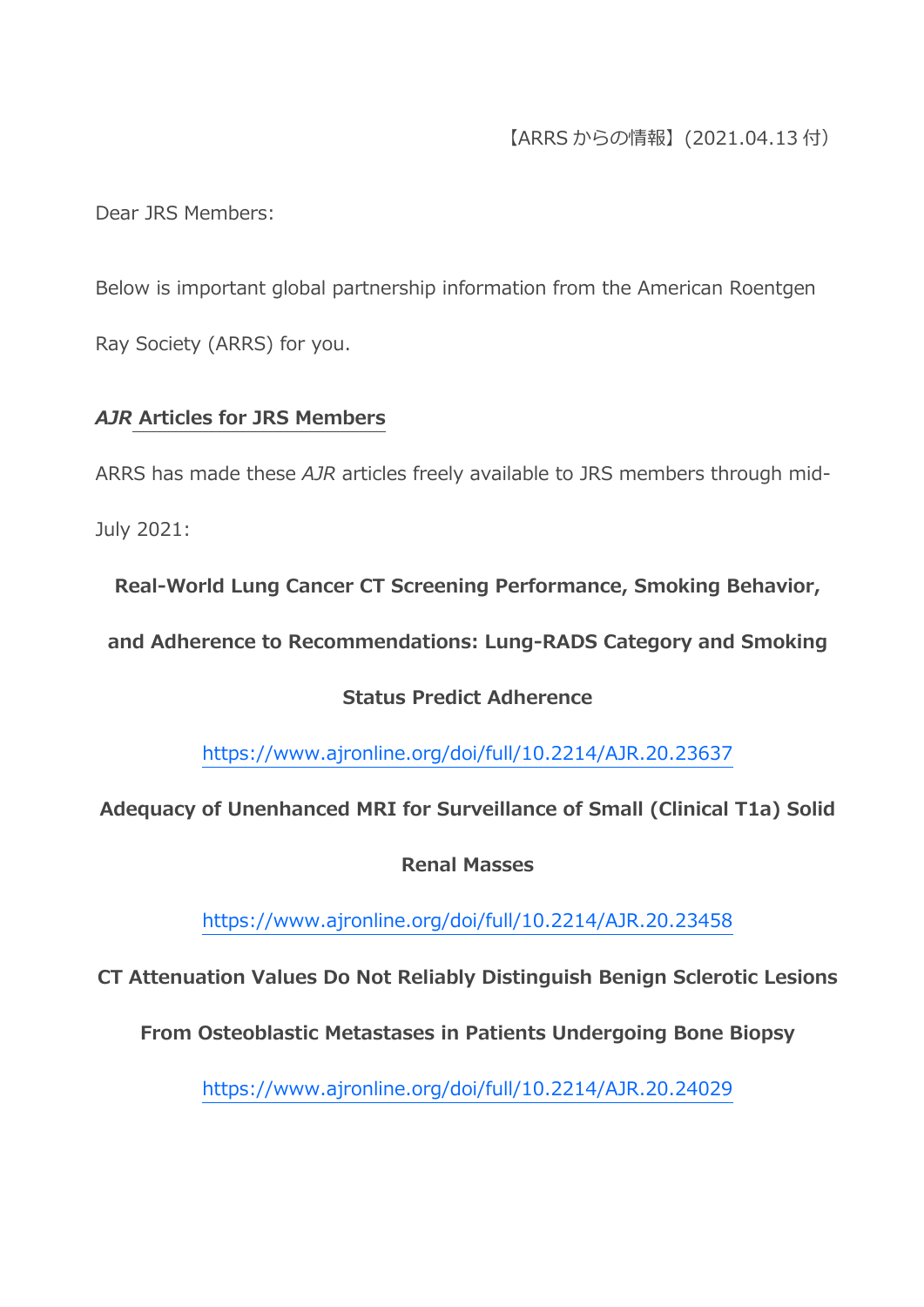**Editorial Comment on "CT Attenuation Values Do Not Reliably Distinguish** 

**Benign Sclerotic Lesions From Osteoblastic Metastases in Patients** 

**Undergoing Bone Biopsy"**

<https://www.ajronline.org/doi/full/10.2214/AJR.20.24446>



**<https://arrs.org/am21>**

# **ARRS 2021 Virtual Meeting – Late Registration Deadline: April 22, 2021**

Registration is open for the ARRS 2021 Virtual Meeting, taking place April 18-22. On demand access and credit claiming will be available for all registrants for oneyear through April 22, 2022.

Active practice radiologists located in Japan who are current ARRS members receive a discount on the general registration fee when registering online for the ARRS 2021 Virtual Meeting in recognition of the JRS-ARRS global partnership. Residents and fellows who are current ARRS In-Training members receive the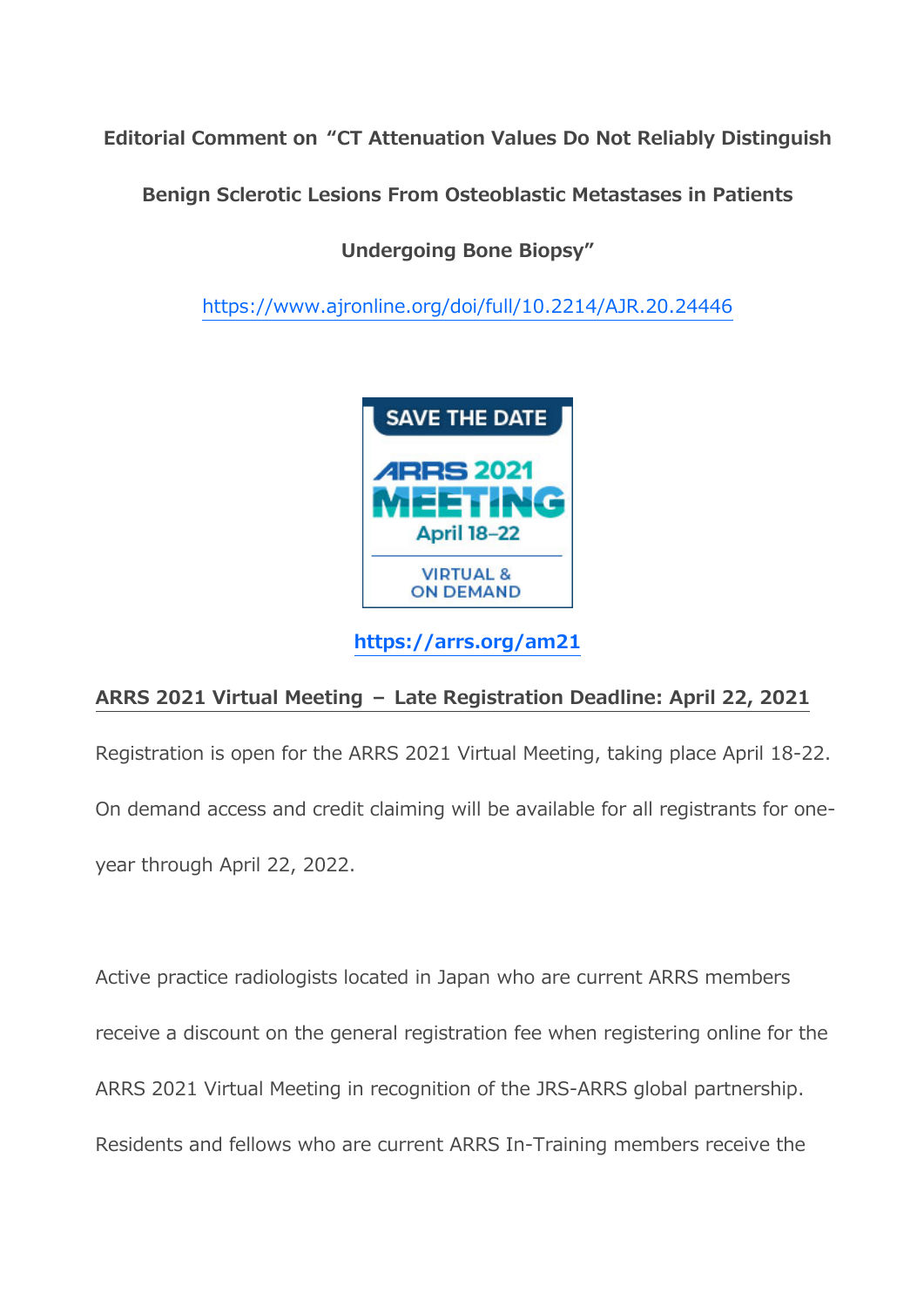lowest registration rate. Online ARRS In-Training membership is complimentary for current residents and fellows. Learn more about the meeting, how to become a member, and register at: <https://arrs.org/am21>

#### *AJR* **COVID-19 Vaccination Open Access Collection -**

### **<https://www.ajronline.org/topic/vac19>**

The *AJR* articles in this collection focus on imaging findings after COVID-19 vaccination and subsequent radiologist management. Access the collection at: <https://www.ajronline.org/topic/vac19>

### **Global Education Course: Ever Evasive ENT Anatomy Web Lecture**

This online, open access course reviews the anatomy of the head and neck, particularly as it relates to pathology and clinical relevance, discusses the key points that create a succinct imaging differential diagnosis in the suprahyoid neck, and describes common skull base foramina. Review this new course and other global education courses at: [www.arrs.org/GlobalEducation](https://www.arrs.org/GlobalEducation)

#### **JRS Members are Invited to Join ARRS**

Through this global partnership ARRS is pleased to offer complimentary online membership for radiology residents in a training program and for radiologists in fellowship training. ARRS also offers a significant discount on ARRS online membership for JRS members in active practice in Japan.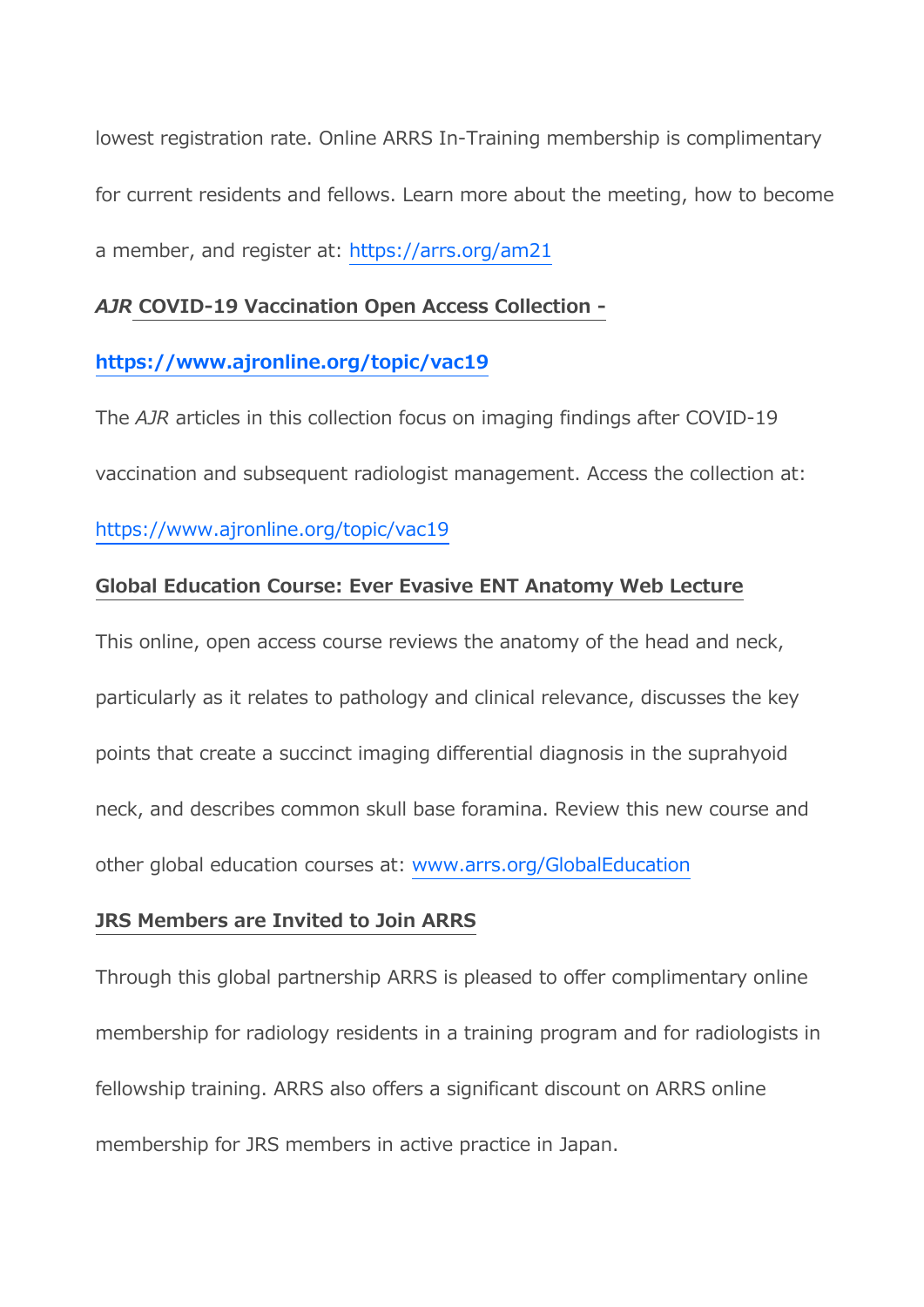Please follow the steps below in order to become an ARRS member:

- 1. Create an account at: <http://www.arrs.org/createProfile>
- 2. Once the account has been created:
	- 1. Click on Membership
	- 2. Click on Join ARRS
	- 3. Click on the Join ARRS Online Membership Application

**Button** 

3. Input the Promotional Code indicated in the box below based on your

ARRS Membership Type.

| <b>ARRS</b><br>Membership<br><b>Type</b> | <b>ARRS Membership Description</b>                                                                                                                     | <b>ARRS</b><br><b>Promotional Code</b><br>for JRS Members |
|------------------------------------------|--------------------------------------------------------------------------------------------------------------------------------------------------------|-----------------------------------------------------------|
| $In-Training$<br>Member                  | Complimentary online membership for<br>$JRS$ members in: 1) a radiology<br>residency training program or 2) a<br>radiology fellowship training program | Promotional Code:<br><i>JRSTRN</i>                        |
| Member                                   | Significant reduction in online<br>membership rate for JRS practicing<br>radiologists in Japan                                                         | Promotional Code:<br>JRSMEM                               |

4. Complete the entire membership form in order to receive the

complimentary or reduced online membership fee.

5. Questions may be directed to [membership@arrs.org.](mailto:membership@arrs.org)